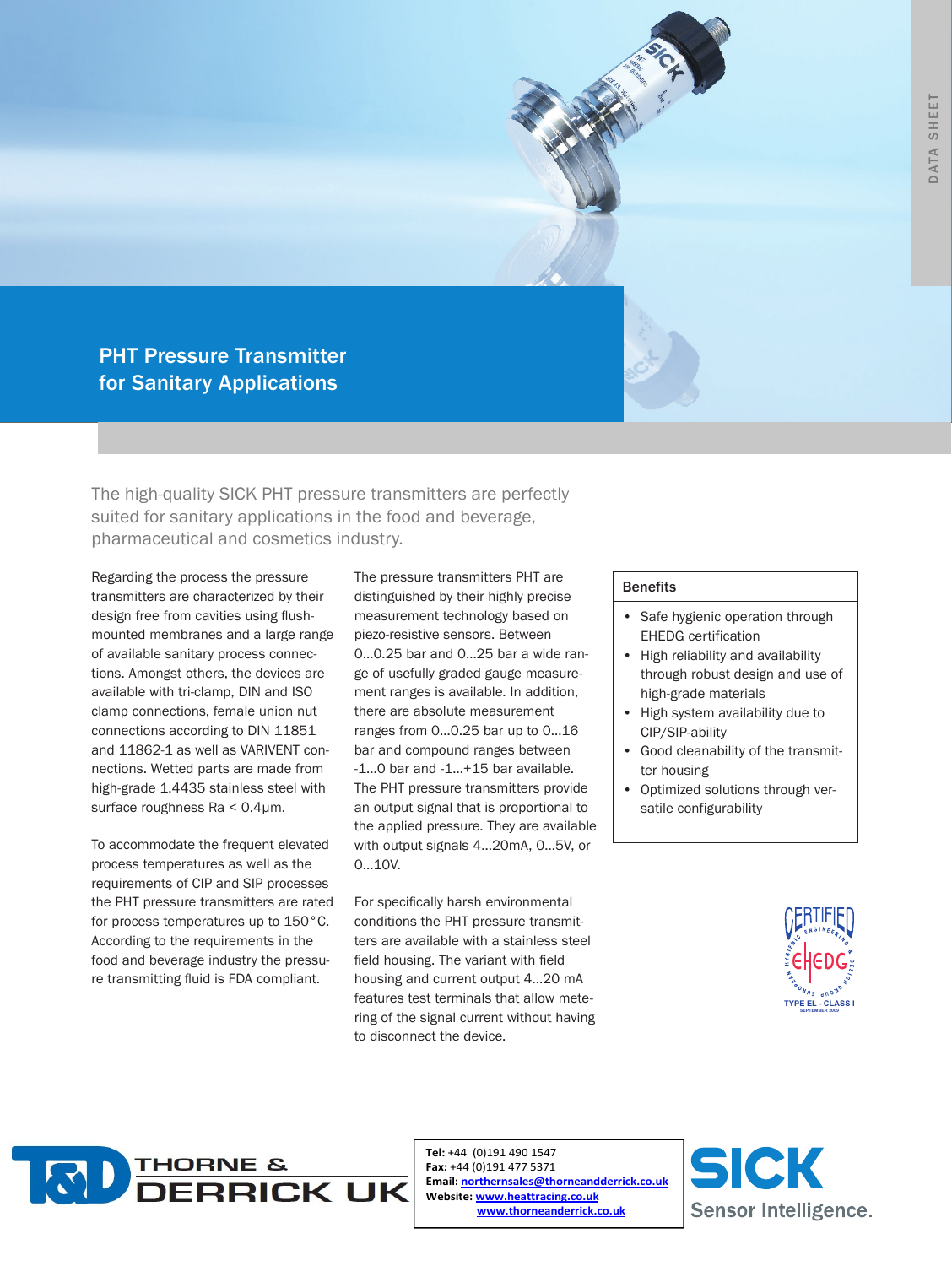## Technical Data

| <b>Measuring</b> | Unit               | <b>Pressure</b>           | <b>Overpressure</b>           | <b>Burst</b>             | <b>Pressure</b>           | <b>Overpressure</b>           | <b>Burst</b>             |
|------------------|--------------------|---------------------------|-------------------------------|--------------------------|---------------------------|-------------------------------|--------------------------|
| ranges           |                    | ranges                    | safety                        | pressure                 | ranges                    | safety                        | pressure                 |
|                  | bar                | 00.25                     | $\overline{2}$                | 2.4                      | 04                        | 17                            | 20.5                     |
|                  |                    | 00.4                      | $\overline{2}$                | 2.4                      | $0 \dots 6$               | 35                            | 42.0                     |
|                  |                    | 0  0.6                    | $\overline{4}$                | 4.8                      | 0  10                     | 35                            | 42.0                     |
|                  |                    | 01                        | 5                             | 6.0                      | 016                       | 80                            | 96.0                     |
|                  |                    | $0 \ldots 1.6$            | 10                            | 12.0                     | $0 \dots 25$              | 80                            | 96.0                     |
|                  |                    | $0 \dots 2.5$             | 10                            | 12.0                     |                           |                               |                          |
|                  |                    |                           |                               |                          |                           |                               |                          |
|                  | bar abs            | 0  0.25                   | $\overline{2}$                | 2.4                      | 04                        | 17                            | 20.5                     |
|                  |                    | 00.4                      | $\overline{2}$                | $2.4\,$                  | $0 \dots 6$               | 35                            | 42.0                     |
|                  |                    | 01                        | 5                             | 6.0                      | 010                       | 35                            | 42.0                     |
|                  |                    | 0  1.6                    | 10                            | 12.0                     | 016                       | 80                            | 96.0                     |
|                  |                    | 02.5                      | 10                            | 12.0                     |                           |                               |                          |
|                  |                    |                           |                               |                          |                           |                               |                          |
|                  | bar                | $-10$                     | 5                             | 6.0                      | $-1+5$                    | 35                            | 42.0                     |
|                  |                    | $-1  +0.6$                | 10                            | 12.0                     | $-1+9$                    | 35                            | 42.0                     |
|                  |                    | $-1  +3$                  | 17                            | 20.5                     | $-1  +15$                 | 80                            | 96.0                     |
|                  |                    |                           |                               |                          |                           |                               |                          |
|                  | Unit               | <b>Pressure</b><br>ranges | <b>Overpressure</b><br>safety | <b>Burst</b><br>pressure | <b>Pressure</b><br>ranges | <b>Overpressure</b><br>safety | <b>Burst</b><br>pressure |
|                  | MPa                | $-0.10$                   | 0.5                           | 0.6                      | 00.4                      | 1.7                           | 2.0                      |
|                  |                    | $-0.1+0.3$                | 1.7                           | 2.0                      | 00.6                      | 3.5                           | 4.2                      |
|                  |                    | $-0.1+1.5$                | 8.0                           | 9.6                      | 01                        | 3.5                           | 4.2                      |
|                  |                    | $0 \dots 0.04$            | 0.2                           | 0.24                     | $0 \dots 1.6$             | 8                             | 9.6                      |
|                  |                    | $0 \dots 0.1$             | 0.5                           | 0.6                      | 0  2.5                    | 8                             | 9.6                      |
|                  |                    | 00.25                     | 1.0                           | 1.2                      |                           |                               |                          |
|                  |                    |                           |                               |                          |                           |                               |                          |
|                  | Unit               | <b>Pressure</b><br>ranges | <b>Overpressure</b><br>safety | <b>Burst</b><br>pressure | <b>Pressure</b><br>ranges | <b>Overpressure</b><br>safety | <b>Burst</b><br>pressure |
|                  | psi                | $0 \dots 5$               | 29                            | 34.8                     | 0  100                    | 500                           | 600                      |
|                  |                    | 010                       | 29                            | 34.8                     | 0160                      | 500                           | 600                      |
|                  |                    | 030                       | 145                           | 170                      | 0200                      | 1160                          | 1390                     |
|                  |                    | $0 \ldots 60$             | 246                           | 297                      | $0 \dots 300$             | 1160                          | 1390                     |
|                  |                    |                           |                               |                          |                           |                               |                          |
|                  | psi abs            | 015                       | 72.5                          | 87                       | 0  100                    | 500                           | 600                      |
|                  |                    | 025                       | 145                           | 170                      | $0 \dots 250$             | 1160                          | 1390                     |
|                  |                    | 050                       | 240                           | 290                      |                           |                               |                          |
|                  |                    |                           |                               |                          |                           |                               |                          |
|                  | psi                | $-30$ InHg $0$            | 72.5                          | 87                       |                           |                               |                          |
|                  | Unit               | <b>Pressure</b><br>ranges | <b>Overpressure</b><br>safety | <b>Burst</b><br>pressure | <b>Pressure</b><br>ranges | <b>Overpressure</b><br>safety | <b>Burst</b><br>pressure |
|                  | kg/cm <sup>2</sup> | $-10$                     | 5                             | 6.0                      | 010                       | 35                            | 42.0                     |
|                  |                    | 0  2.5                    | 10                            | 12.0                     | 016                       | 80                            | 96.0                     |
|                  |                    | 04                        | 17                            | 20.5                     | 025                       | 80                            | 96.0                     |
|                  |                    | $0 \dots 6$               | 35                            | 42.0                     |                           |                               |                          |
|                  |                    |                           |                               |                          |                           |                               |                          |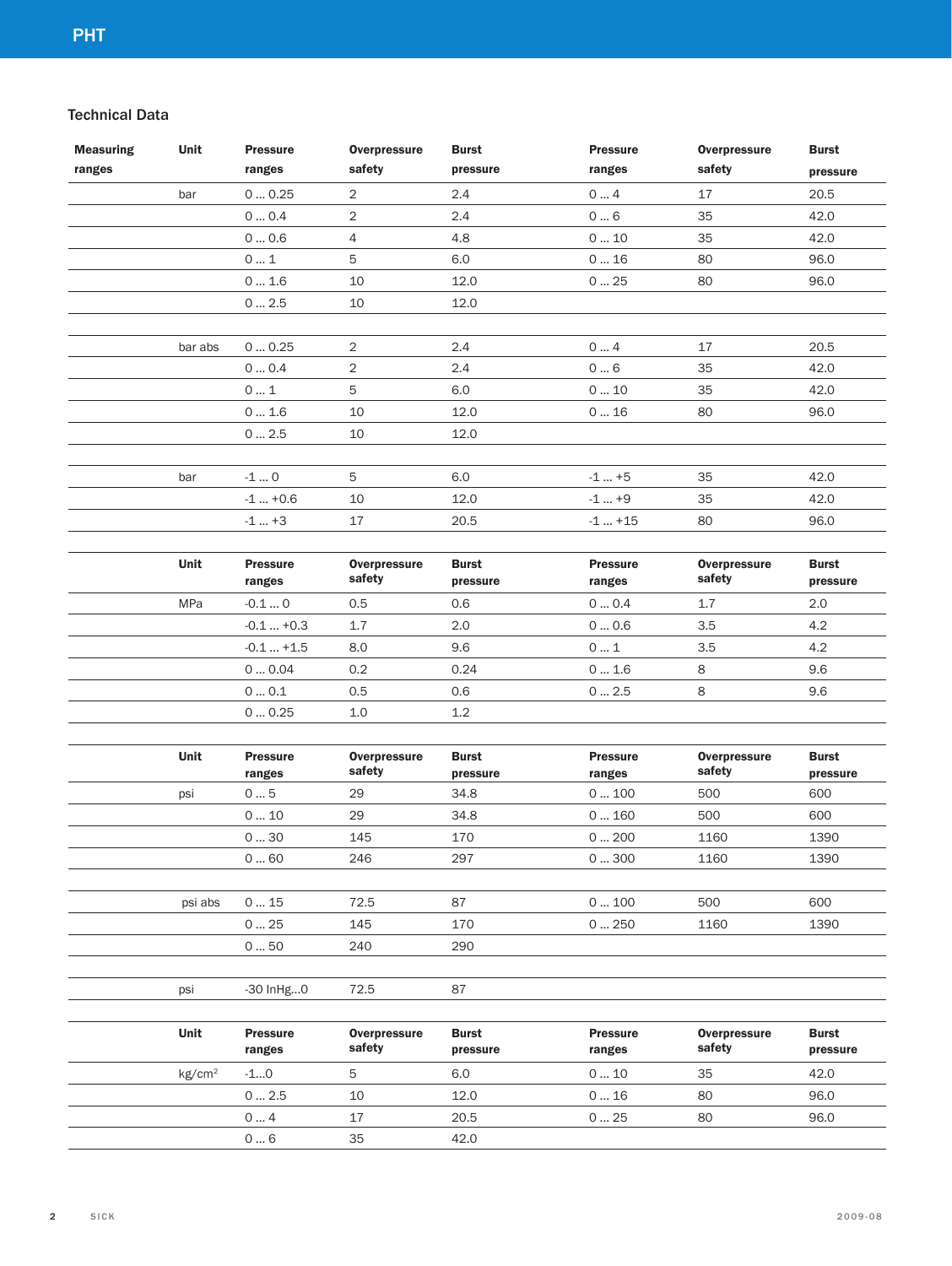## Technical Data

| <b>Type</b>                                                         | <b>PHT</b>                                                                                                                                                             |  |  |  |  |
|---------------------------------------------------------------------|------------------------------------------------------------------------------------------------------------------------------------------------------------------------|--|--|--|--|
| Process connections                                                 | Tri-Clamp 1 1/2", 2"                                                                                                                                                   |  |  |  |  |
|                                                                     | Clamp DIN 32 676 DN 32, 40, 50                                                                                                                                         |  |  |  |  |
|                                                                     | Clamp ISO 2852 DN 33,7, 38, 40, 51                                                                                                                                     |  |  |  |  |
|                                                                     | Female union nut DIN 11 851 DN 25, 40, 50                                                                                                                              |  |  |  |  |
|                                                                     | Female union nut SMS DN 1 1/2", 2"                                                                                                                                     |  |  |  |  |
|                                                                     | VARIVENT <sup>®</sup> form F, N                                                                                                                                        |  |  |  |  |
|                                                                     | Female union nut DIN 11 864-1 DN 40 DN 50, flange DIN 11 864-2 DN 40 DN 50,<br>clamp DIN 11 864-3 DN 40 DN 50                                                          |  |  |  |  |
|                                                                     | NEUMO BioControl® size 50, 65                                                                                                                                          |  |  |  |  |
|                                                                     | NEUMO BioConnect® form V - DN 40, 50                                                                                                                                   |  |  |  |  |
|                                                                     | NEUMO BioConnect® thread with union nut DN 40, 50                                                                                                                      |  |  |  |  |
|                                                                     | Flange connection DRD                                                                                                                                                  |  |  |  |  |
|                                                                     | Further connections on request                                                                                                                                         |  |  |  |  |
| <b>Materials</b>                                                    |                                                                                                                                                                        |  |  |  |  |
| ■ Wetted parts                                                      | Stainless steel 1.4435                                                                                                                                                 |  |  |  |  |
| <b>Housing</b>                                                      | Stainless steel 1.4571                                                                                                                                                 |  |  |  |  |
| Pressure transmitting fluid                                         | Synthetic oil, FDA approved                                                                                                                                            |  |  |  |  |
| Power supply L <sup>+</sup>                                         | 10  30 V                                                                                                                                                               |  |  |  |  |
|                                                                     | 14  30 V with signal output 0  10 V                                                                                                                                    |  |  |  |  |
|                                                                     | 11  30 V with signal output 4  20 mA and field housing                                                                                                                 |  |  |  |  |
| Signal output and maximum load R <sub>A</sub>                       | 4  20 mA, 2-wire, $R_{\text{A}} \leq (L^+ - 10 \text{ V}) / 0.02 \text{ A}$ [Ohm]                                                                                      |  |  |  |  |
|                                                                     | The variant with field housing and current output 420 mA features test terminals that allow metering of<br>the signal current without having to disconnect the device. |  |  |  |  |
|                                                                     | 0  10 V, 3-wire, $R_{\text{A}}$ > 10 kOhm (optional)                                                                                                                   |  |  |  |  |
|                                                                     | 0  5 V, 3-wire, $R_{\text{A}}$ > 5 kOhm (optional)                                                                                                                     |  |  |  |  |
| Adjustability zero/span                                             | $\pm$ 5 % using potentiometer inside the instrument $1$                                                                                                                |  |  |  |  |
| Response time (10  90 %)                                            | $\leq 10$ ms                                                                                                                                                           |  |  |  |  |
| Dielectric strength                                                 | 500 V DC <sup>2)</sup>                                                                                                                                                 |  |  |  |  |
| Accuracy <sup>3)</sup>                                              | $\leq \pm 0.5$ % of span, optional 0.25 % of span                                                                                                                      |  |  |  |  |
|                                                                     | (adjusted in vertical mounting position with lower pressure connection)                                                                                                |  |  |  |  |
| Non-linearity                                                       | $\leq \pm 0.2$ % of span, (BFSL) per IEC 61298-2                                                                                                                       |  |  |  |  |
| Non-repeatability                                                   | $\leq \pm 0.1$ % of span                                                                                                                                               |  |  |  |  |
| 1-year stability                                                    | $\leq \pm 0.2$ % of span, (at reference conditions)                                                                                                                    |  |  |  |  |
| Permissible temperature ranges                                      |                                                                                                                                                                        |  |  |  |  |
| ■ Medium                                                            | $-20$ $+150$ °C                                                                                                                                                        |  |  |  |  |
| ■ Ambient                                                           | $-20+80°C$<br>$-40+100°C$                                                                                                                                              |  |  |  |  |
| ■ Storage                                                           |                                                                                                                                                                        |  |  |  |  |
| Compensated temperature range                                       | $0+80 °C$                                                                                                                                                              |  |  |  |  |
| Temperature coefficients within com-<br>pensated temperature range: |                                                                                                                                                                        |  |  |  |  |
| ■ Mean TC of zero                                                   | $\leq$ 0.2 % of span/ 10 K, with pressure ranges 0  0.6 bar to 0  25 bar                                                                                               |  |  |  |  |
|                                                                     | $\leq$ 0.25 % of span/ 10 K, with pressure range 0  0.4 bar                                                                                                            |  |  |  |  |
|                                                                     | $\leq$ 0.4 % of span/ 10 K, with pressure range 0  0.25 bar                                                                                                            |  |  |  |  |
| Mean TC of range                                                    | $\leq$ 0.2 % of span/ 10 K                                                                                                                                             |  |  |  |  |

 $1)$  Not with cable connections order codes 4 and 5

<sup>2)</sup> NEC Class 02 power supply (low voltage and low current max. 100 VA even under fault conditions)

3) Including non-linearity, hysteresis, zero point and full scale error (corresponds to error of measurement per IEC 61298-2)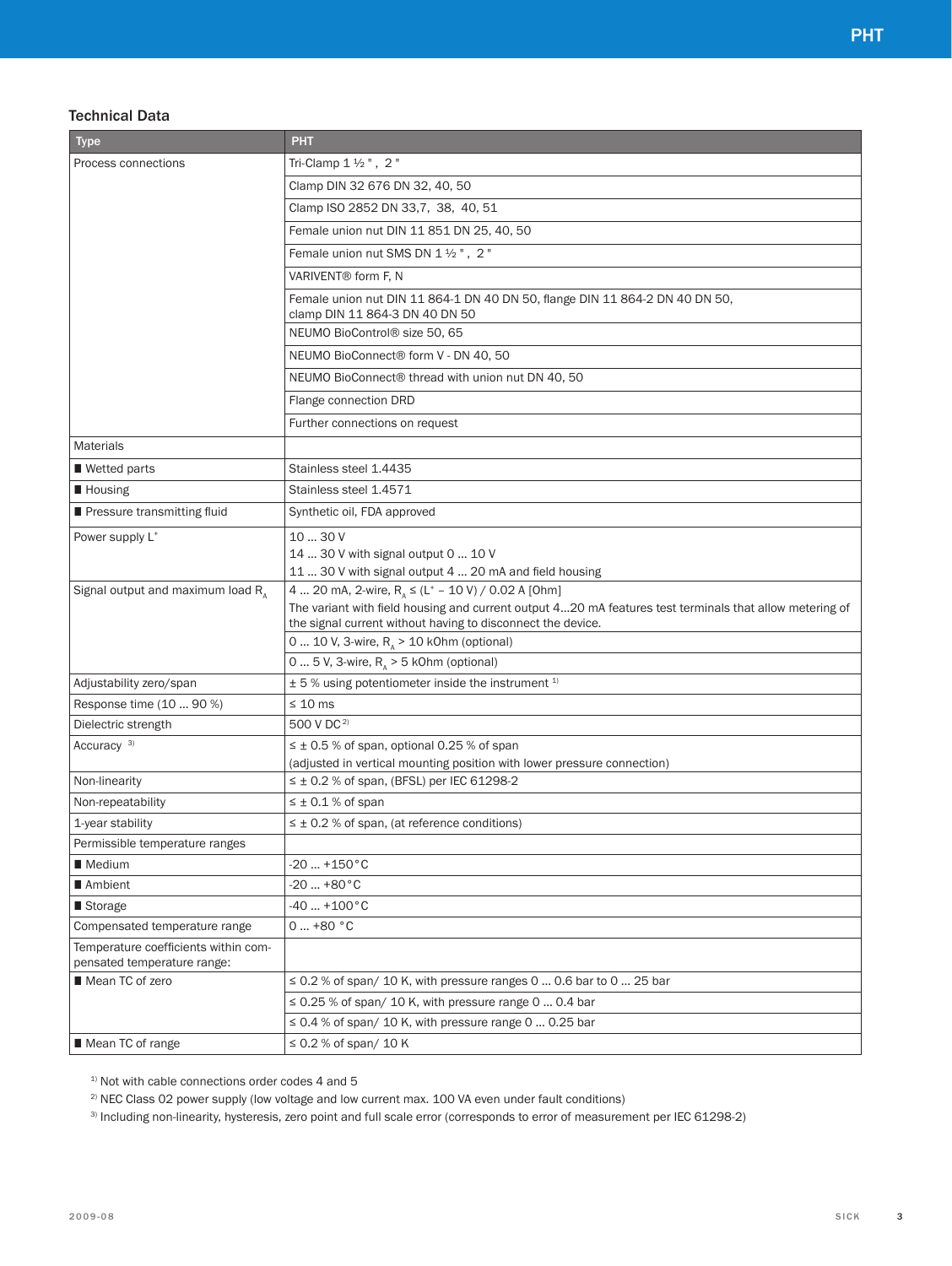## Technical Data

| Type                      | <b>PHT</b>                                                                                                                                                                                               |  |  |  |  |
|---------------------------|----------------------------------------------------------------------------------------------------------------------------------------------------------------------------------------------------------|--|--|--|--|
| CE-conformity             |                                                                                                                                                                                                          |  |  |  |  |
| EMC directive             | 2004/108/EEC, EN 61 326-2-3                                                                                                                                                                              |  |  |  |  |
| Protection class          | Ш                                                                                                                                                                                                        |  |  |  |  |
| Shock resistance          | 500g per IEC 60068-2-27 (mechanical shock)                                                                                                                                                               |  |  |  |  |
| Vibration resistance      | 15g per IEC 60068-2-6 (vibration under resonance)                                                                                                                                                        |  |  |  |  |
| Electrical connection     | 4-pin L-connector per EN 175301-803, form A                                                                                                                                                              |  |  |  |  |
|                           | Stainless steel field housing with internal spring clip terminal, cross section max. 2.5 mm <sup>2</sup>                                                                                                 |  |  |  |  |
|                           | Circular connector M12 x 1, 4-pin                                                                                                                                                                        |  |  |  |  |
|                           | Flying leads with 1,5 m or 3 m vented cable (zero/span not adjustable), other lengths upon request                                                                                                       |  |  |  |  |
| Wiring protection         |                                                                                                                                                                                                          |  |  |  |  |
| ■ Wiring protection       | 36 V DC                                                                                                                                                                                                  |  |  |  |  |
| Overvoltage protection    | Q, towards M                                                                                                                                                                                             |  |  |  |  |
| ■ Short-circuit proofness | L <sup>+</sup> towards M                                                                                                                                                                                 |  |  |  |  |
| Enclosure rating          | IP 67 for configuration with field housing                                                                                                                                                               |  |  |  |  |
|                           | IP 68 for configuration with integrated cable output                                                                                                                                                     |  |  |  |  |
|                           | IP 67 for configuration with electrical connector M12x1                                                                                                                                                  |  |  |  |  |
|                           | IP 65 for configuration with L-connector                                                                                                                                                                 |  |  |  |  |
|                           | Per IEC 60 529 / EN 60 529. The ingress protection classes specified only apply when the pressure<br>transmitter is connected with female connectors that provide the corresponding ingress protection.) |  |  |  |  |
| Weight                    | Approx. 0.5 kg (ca. 0.6 kg with option accuracy 0.25 % of span)                                                                                                                                          |  |  |  |  |

## Electrical connections

DIN 175301-803 A L-connector Conductor cross section up to max.  $1.5$  mm<sup>2</sup>, conductor outer diameter 6-8 mm, IP 65 Order code: L



 $\pm$ 

Stainless steel field housing IP 67 Ground terminals, brass nickel-plated Order code: F



M12 x 1 Circular connector 4-pin IP 67 Order code: M

Connectors are not included in delivery



Flying leads

zero/span not adjustable, for conductor cross section up to max. 0.5 mm<sup>2</sup>, AWG 20 with end splices, conductor outer diameter 6.8 mm, IP 68 Order code: 4: Length 1.5 m 5: Length 3 m



Dimensions in mm

| Design         | Dimension H in mm with accuracy 0.5 % | Dimension H in mm with accuracy 0.25 % |
|----------------|---------------------------------------|----------------------------------------|
| L-connector    | 64                                    | 84                                     |
| Field housing  | 123                                   | 138.5                                  |
| $M12 \times 1$ | 64                                    | 84                                     |
| Flying leads   | 79.5                                  | 95                                     |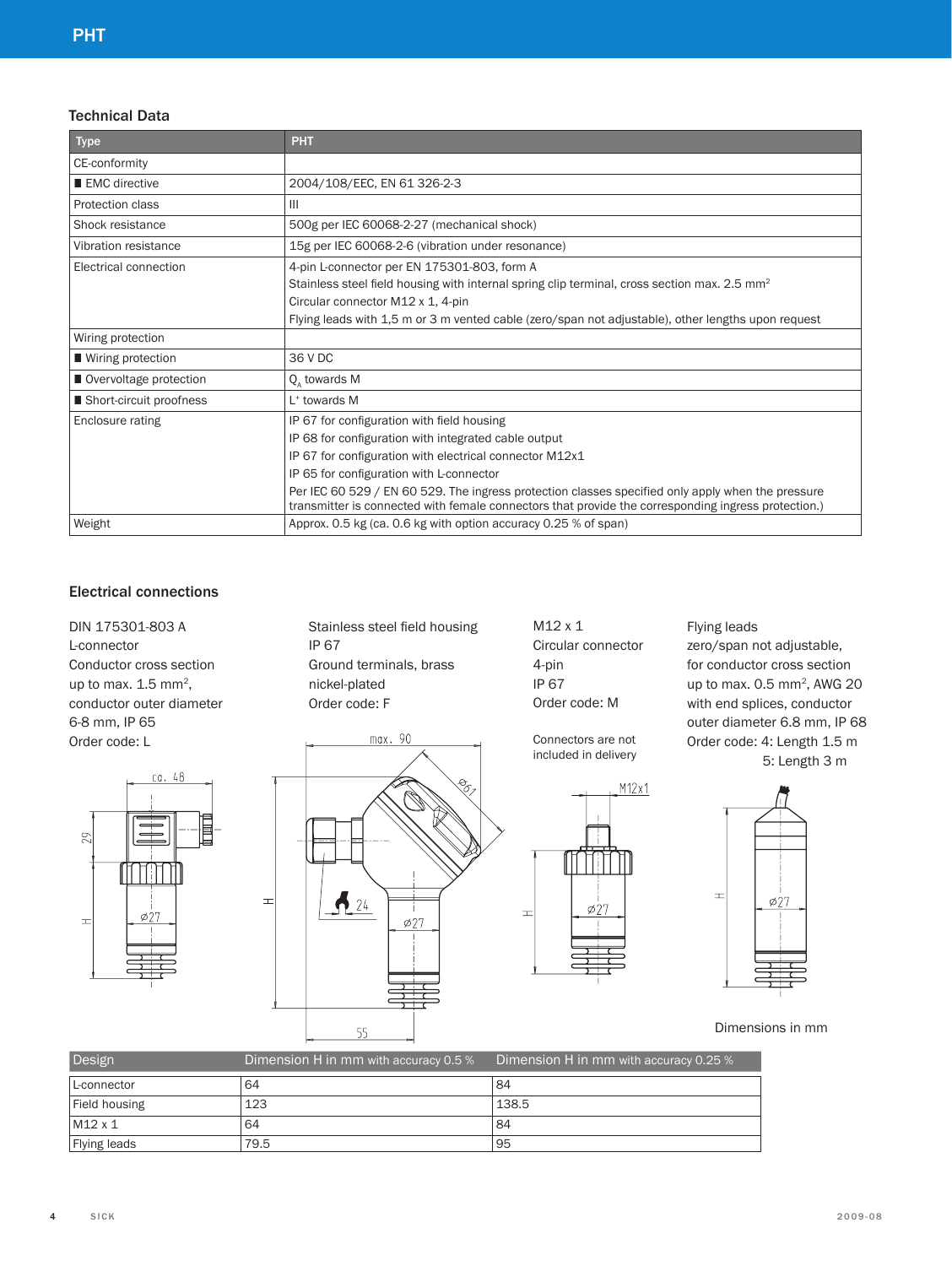#### Process connections

Clamp



Female union nut DIN 11 851 with union nut, for pipes per DIN 11 850



Female union nut SMS



VARIVENT®



Female union nut DIN 11 864-1

with union nut, Form A for pipes per DIN 11 850 and DIN 11 866, row A



Flange connection DIN 11 864-2

with aseptic flange with notch, for pipes per DIN 11 850 and DIN 11 866, row A



| Design            |                |    | Dimensions in mm |
|-------------------|----------------|----|------------------|
|                   |                | ØD | Ød               |
| Tri-Clamp         | $1\frac{1}{2}$ | 50 | 43.5             |
|                   | 2"             | 64 | 56.6             |
| <b>DIN 32 676</b> | <b>DN 32</b>   | 50 | 43.5             |
|                   | <b>DN 40</b>   | 50 | 43.5             |
|                   | <b>DN 50</b>   | 64 | 56.6             |
| ISO 2852          | DN 33.7        | 50 | 43.5             |
|                   | <b>DN 38</b>   | 50 | 43.5             |
|                   | <b>DN 40</b>   | 64 | 56.6             |
|                   | <b>DN 51</b>   | 64 | 56.6             |

| Design     |              | Dimensions in mm |                 |  |  |
|------------|--------------|------------------|-----------------|--|--|
|            |              | G                | Ød <sub>3</sub> |  |  |
| DIN 11 851 | <b>DN 25</b> | Rd 52 x 1/6      | 44              |  |  |
|            | DN 40        | Rd 65 x 1/6      | 48              |  |  |
|            | <b>DN 50</b> | Rd 78 x 1/6      | 61              |  |  |

| Design     |                | Dimensions in mm |      |  |
|------------|----------------|------------------|------|--|
|            |                | G                | Ød3  |  |
| <b>SMS</b> | $1\frac{1}{2}$ | Rd 60 x 1/6      | 47.5 |  |
|            | つ‼             | Rd 70 x 1/6      | 60   |  |
|            |                |                  |      |  |

| Design           |                  | Dimensions in mm<br>ØD |
|------------------|------------------|------------------------|
| <b>VARIVENT®</b> | Form F<br>Form N | 50<br>68               |

| Design       |       | Dimensions in mm |               |  |
|--------------|-------|------------------|---------------|--|
|              |       | G                | $Qd_{\alpha}$ |  |
| DIN 11 864-1 | DN 40 | Rd 65 x 1/6      | 54.9          |  |
|              | DN 50 | Rd 78 x 1/6      | 66.9          |  |

| Design       |        | Dimensions in mm |                             |                             |                             |                 |
|--------------|--------|------------------|-----------------------------|-----------------------------|-----------------------------|-----------------|
|              |        | Ød=              | $\emptyset$ d <sub>10</sub> | $\emptyset$ d <sub>11</sub> | $\emptyset$ d <sub>13</sub> | Øb <sub>2</sub> |
| DIN 11 864-2 | DN 40  | - 65             | 82                          | 53.7                        | $4 \times 9$                | 10              |
|              | DN 50. | 77               | 94                          | 65.7                        | 4 x 9                       | 1 $\cap$        |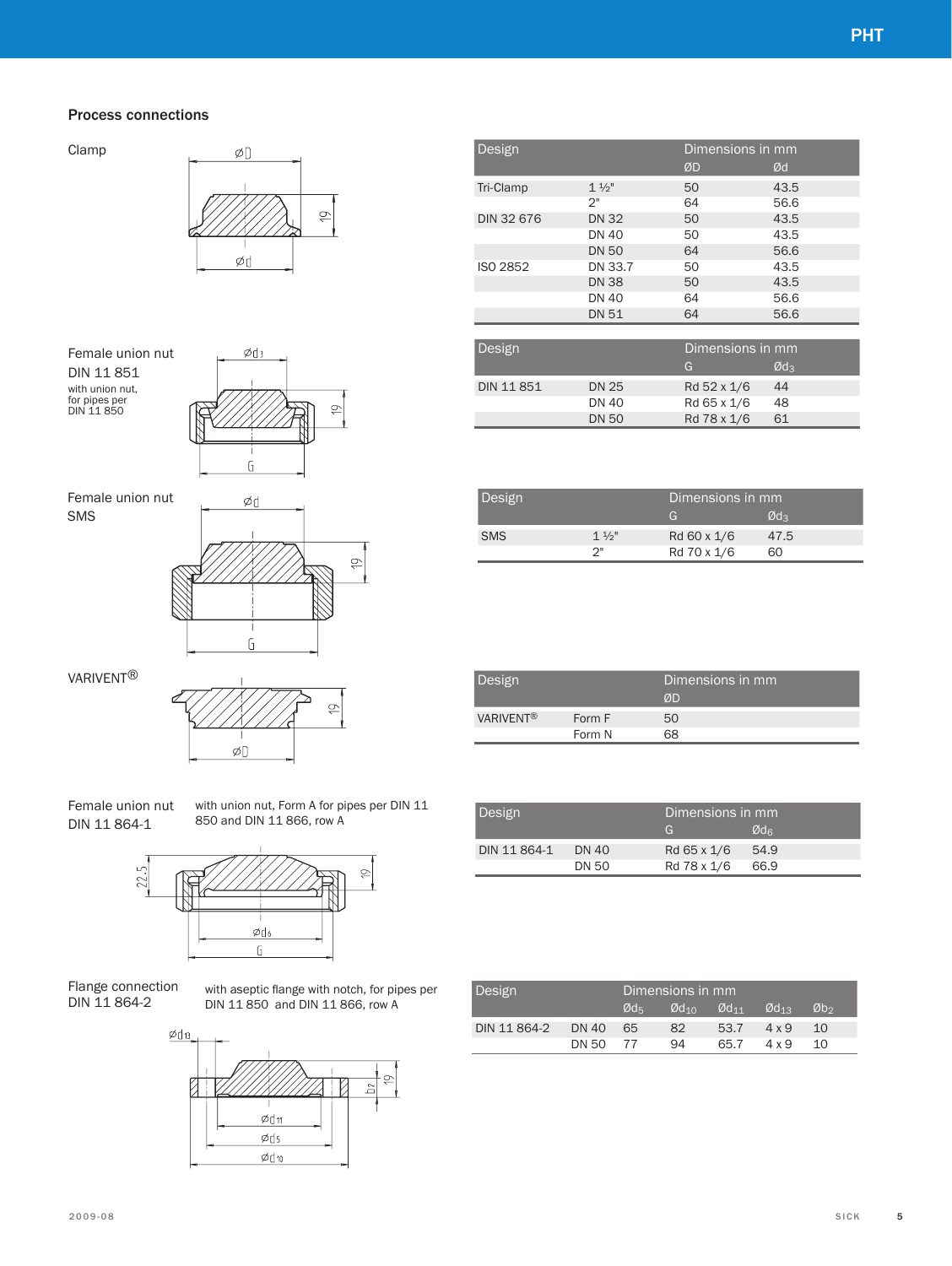#### Process connections

Clamp<br>DIN 11 864-3

with aseptic clamp connection with notch, for pipes per DIN 11 850 and DIN 11 866, row A



Design Dimensions in mm  $\overline{\omega_{d_{10}}}$   $\overline{\omega_{d_{11}}}$ DIN 11 864-3 DN 40 64 53.7<br>DN 50 77.5 65.7 DN 50

| NEUMO              |
|--------------------|
| <b>BioControl®</b> |



| Design             |        | Dimensions in mm |                 |          |    |    |    |
|--------------------|--------|------------------|-----------------|----------|----|----|----|
|                    |        | Ød               | Ød <sub>2</sub> | ØD       | Øk | h. | H  |
| <b>BioControl®</b> | Gr. 50 | 50               | 4x9             | 90       | 70 | 17 | 27 |
|                    | Gr. 65 | 68.              |                 | 4x11 120 | 95 | 17 | 27 |

| NEUMO                   |
|-------------------------|
| BioConnect <sup>®</sup> |

Flange form V



Design Dimensions in mm<br>  $\begin{array}{cc}\n\sqrt{d_2} & \sqrt{d_4} & \sqrt{d_4}\n\end{array}$  $\emptyset$ d<sub>4</sub>  $\emptyset$ D  $\emptyset$ k F<sub>B</sub> BioConnect® DN 40 4x9 44.2 100 80 10<br>DN 50 4x9 56.2 110 90 12 DN 50

| NFUMO              |  |
|--------------------|--|
| <b>BioConnect®</b> |  |

Thread with union nut (Form V)



Flange connection DRD



| Design                        |       | Dimensions in mm |        |    |
|-------------------------------|-------|------------------|--------|----|
|                               |       | G                | $Qd_A$ | ØD |
| <b>BioConnect<sup>®</sup></b> | DN 40 | M56 x 2          | 44.2   | 53 |
|                               |       | DN 50 M68 x 2    | 56.2   | 65 |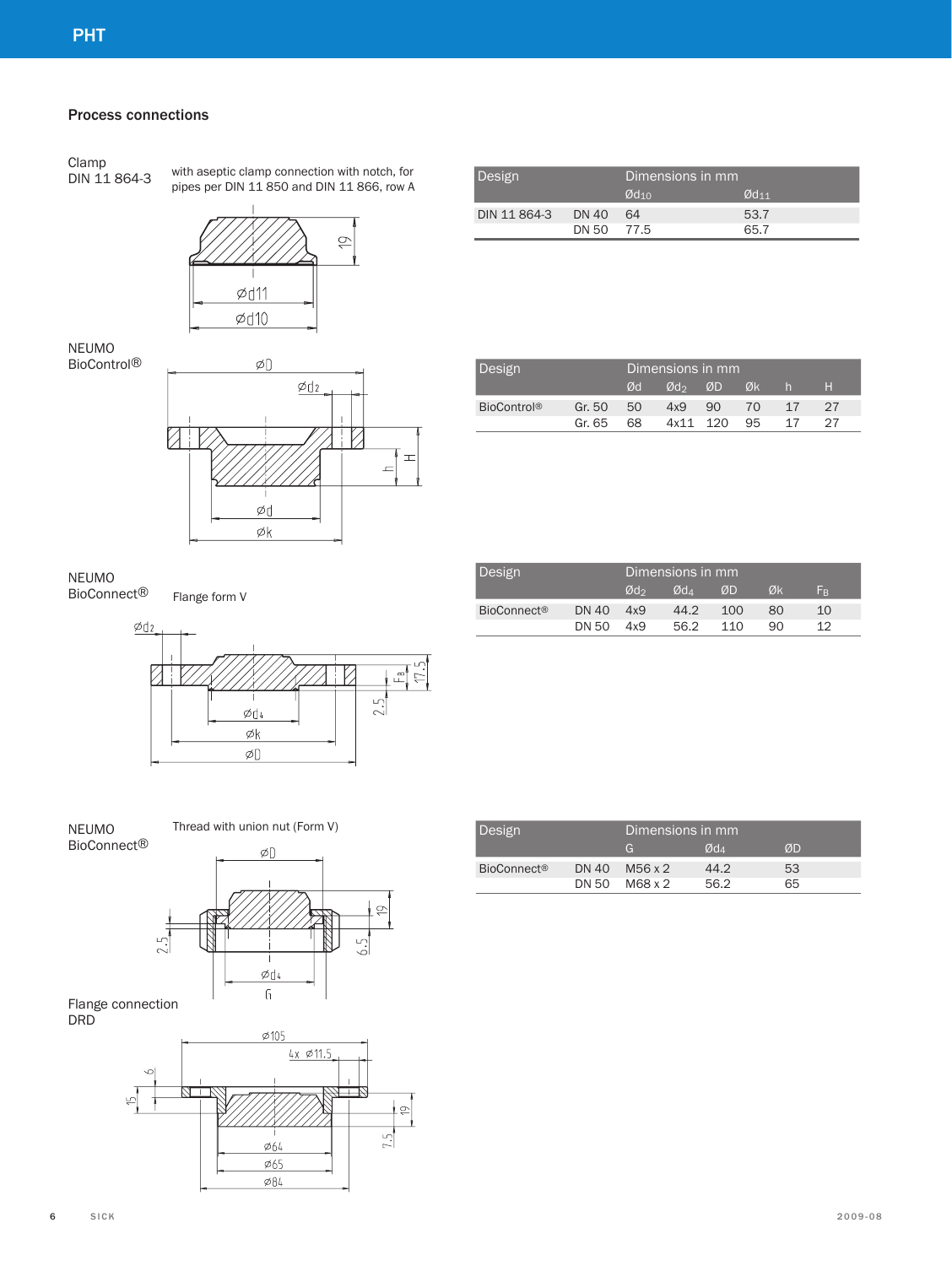## Wiring details

| Version                                                                                        | 2-wire                                                                                          | 3-wire                                                                                                            |
|------------------------------------------------------------------------------------------------|-------------------------------------------------------------------------------------------------|-------------------------------------------------------------------------------------------------------------------|
| L-Connector<br>DIN 175301-803 A                                                                | $L^+/Q_{\rm A}$<br>$\bigcirc$<br>.3 <sub>(6)</sub><br>M<br>$\oslash$                            | $\mathsf{L}^*$<br>$\bigcirc$ $\bar{\ }$<br>$Q_{A}$<br>[ 3 $\times$<br>${\sf M}$<br>$\oslash$                      |
| Stainless steel field housing                                                                  | $L^+/Q$<br>$\circledast$<br>12345<br>≑<br>Test-<br>$\oslash$ <sup>-</sup><br>${\sf M}$<br>Test+ | $\mathsf{L}^*$<br>$^{+}$<br>$\bigoplus$ $\bigcup$<br>${\sf M}$<br>$\oslash$<br>$\overline{Q}_{\rho}$<br>$\ddot{}$ |
| Circular connector<br>M12 x 1, 4-pin                                                           | $L^+/Q_4$<br>$\circledast$<br>$\overline{\otimes}^-$<br>M                                       | $L^*$<br>Q<br>$\overline{\otimes}^*$<br>M                                                                         |
| Flying leads                                                                                   | $L^+/Q_{\rm A}$<br>$\bigoplus_{i=1}^{n}$<br>brown<br>$\mathbb{C}$ (1)                           | $\mathsf{L}^*$<br>brown<br>$\bigoplus_{i=1}^{n}$<br>$\mathbb{C}$ (1)                                              |
| Legend:<br>$\cdot \infty$<br>Power supply<br>$\oslash$ $\bar{\enspace}$<br>Load (e.g. display) | $\Box$ (2)<br>$\oslash$<br>M<br>green                                                           | $Q_{A}$<br>$\Box$ $(3)$<br>white<br>$\mathbb{C}$ (2)<br>$\oslash$<br>M<br>green                                   |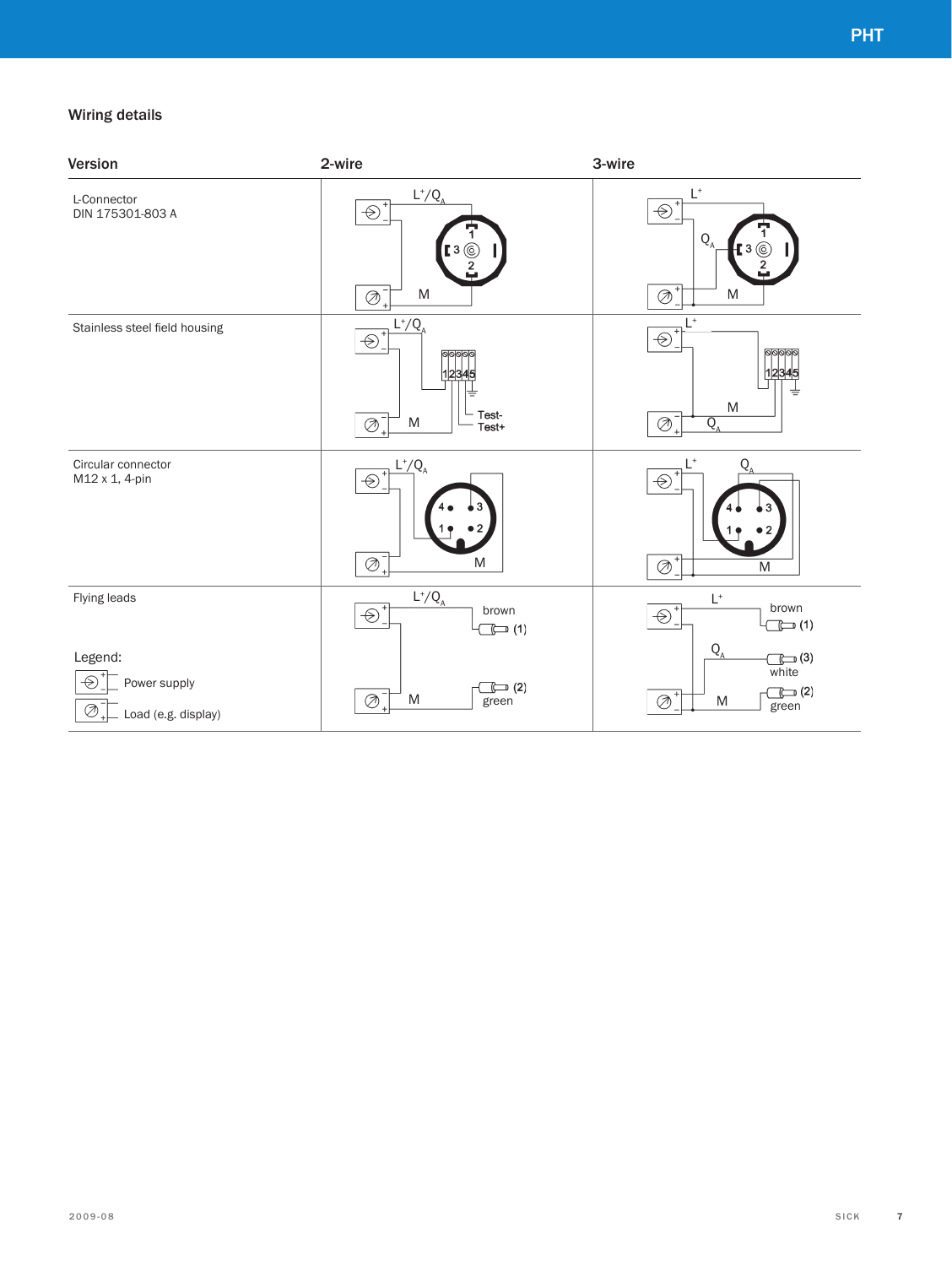Type Code

|   |       | <b>Pressure type</b> |                    |   |                                                     |   |                                                  |  |  |   |   |                                             |
|---|-------|----------------------|--------------------|---|-----------------------------------------------------|---|--------------------------------------------------|--|--|---|---|---------------------------------------------|
| R | Gauge |                      |                    |   |                                                     |   |                                                  |  |  |   |   |                                             |
| Α |       | Absolute             |                    |   |                                                     |   |                                                  |  |  |   |   |                                             |
| С |       | Compound             |                    |   |                                                     |   |                                                  |  |  |   |   |                                             |
|   |       | <b>Pressure unit</b> |                    |   |                                                     |   |                                                  |  |  |   |   |                                             |
|   | B     | bar                  |                    |   |                                                     |   |                                                  |  |  |   |   |                                             |
|   | M     | MPa                  |                    |   |                                                     |   |                                                  |  |  |   |   |                                             |
|   | P     | psi                  |                    |   |                                                     |   |                                                  |  |  |   |   |                                             |
|   | Κ     |                      | kg/cm <sup>2</sup> |   |                                                     |   |                                                  |  |  |   |   |                                             |
|   |       |                      |                    |   | Standard measurement ranges see the following pages |   |                                                  |  |  |   |   |                                             |
|   |       |                      |                    |   | <b>Accuracy</b>                                     |   |                                                  |  |  |   |   |                                             |
|   |       |                      |                    | S |                                                     |   | Accuracy +/- 0.5% of Span (BFSL)                 |  |  |   |   |                                             |
|   |       |                      |                    | E |                                                     |   | Accuracy +/- 0.25% of Span (BFSL)                |  |  |   |   |                                             |
|   |       |                      |                    |   | <b>Process connector</b>                            |   |                                                  |  |  |   |   |                                             |
|   |       |                      |                    |   | Τ1                                                  |   | Tri-Clamp DN $1\frac{1}{2}$ <sup>" 1)</sup>      |  |  |   |   |                                             |
|   |       |                      |                    |   | T2                                                  |   | Tri-Clamp DN 2" 1)                               |  |  |   |   |                                             |
|   |       |                      |                    |   | 52                                                  |   | Female union nut DIN 11851 DN 25 <sup>1)</sup>   |  |  |   |   |                                             |
|   |       |                      |                    |   | 54                                                  |   | Female union nut DIN 11851 DN 40 <sup>1)</sup>   |  |  |   |   |                                             |
|   |       |                      |                    |   | 55                                                  |   | Female union nut DIN 11851 DN 50 <sup>1)</sup>   |  |  |   |   |                                             |
|   |       |                      |                    |   | 64                                                  |   | Female union nut DIN 11864-1 DN 40               |  |  |   |   |                                             |
|   |       |                      |                    |   | 65                                                  |   | Female union nut DIN 11864-1 DN 50 <sup>1)</sup> |  |  |   |   |                                             |
|   |       |                      |                    |   | 74                                                  |   | Clamp DIN 11864-3, DN 40                         |  |  |   |   |                                             |
|   |       |                      |                    |   | 75                                                  |   | Clamp DIN 11864-3, DN 50                         |  |  |   |   |                                             |
|   |       |                      |                    |   | 84                                                  |   | Flange DIN 11684-2, DN 40                        |  |  |   |   |                                             |
|   |       |                      |                    |   | 85                                                  |   | Flange DIN 11684-2, DN 50                        |  |  |   |   |                                             |
|   |       |                      |                    |   | C <sub>2</sub>                                      |   | Clamp ISO 2852 DN 33.7 <sup>1)</sup>             |  |  |   |   |                                             |
|   |       |                      |                    |   | C <sub>3</sub>                                      |   | Clamp ISO 2852 DN 38 <sup>1)</sup>               |  |  |   |   |                                             |
|   |       |                      |                    |   | C4                                                  |   | Clamp ISO 2852 DN 40 <sup>1)</sup>               |  |  |   |   |                                             |
|   |       |                      |                    |   | C <sub>5</sub>                                      |   | Clamp ISO 2852 DN 51 <sup>1)</sup>               |  |  |   |   |                                             |
|   |       |                      |                    |   | D3                                                  |   | Clamp DIN 32676 DN 32 <sup>1)</sup>              |  |  |   |   |                                             |
|   |       |                      |                    |   | D4                                                  |   | Clamp DIN 32676 DN 40 <sup>1)</sup>              |  |  |   |   |                                             |
|   |       |                      |                    |   | D5                                                  |   | Clamp DIN 32676 DN 50 <sup>1)</sup>              |  |  |   |   |                                             |
|   |       |                      |                    |   | N4                                                  |   | NEUMO BioConnect DN 40 Form V                    |  |  |   |   |                                             |
|   |       |                      |                    |   | N5                                                  |   | NEUMO BioConnect DN 50 Form V                    |  |  |   |   |                                             |
|   |       |                      |                    |   | N6                                                  |   |                                                  |  |  |   |   | NEUMO BioConnec thread with union nut DN 40 |
|   |       |                      |                    |   | N7                                                  |   |                                                  |  |  |   |   | NEUMO BioConnec thread with union nut DN 50 |
|   |       |                      |                    |   | N8                                                  |   | NEUMO BioControl Size 50                         |  |  |   |   |                                             |
|   |       |                      |                    |   | N9                                                  |   | NEUMO BioControl Size 65                         |  |  |   |   |                                             |
|   |       |                      |                    |   | VF                                                  |   | Varivent Connector Type F <sup>1)</sup>          |  |  |   |   |                                             |
|   |       |                      |                    |   | VN                                                  |   | Varivent Connector Type N <sup>1)</sup>          |  |  |   |   |                                             |
|   |       |                      |                    |   | DR                                                  |   | DRD Connector with clamping elements             |  |  |   |   |                                             |
|   |       |                      |                    |   |                                                     |   |                                                  |  |  |   |   |                                             |
|   |       |                      |                    |   |                                                     | 0 | S                                                |  |  | 0 | Ζ |                                             |
|   |       |                      |                    |   |                                                     |   |                                                  |  |  |   |   |                                             |

 $1)$  EPDM sealing optional available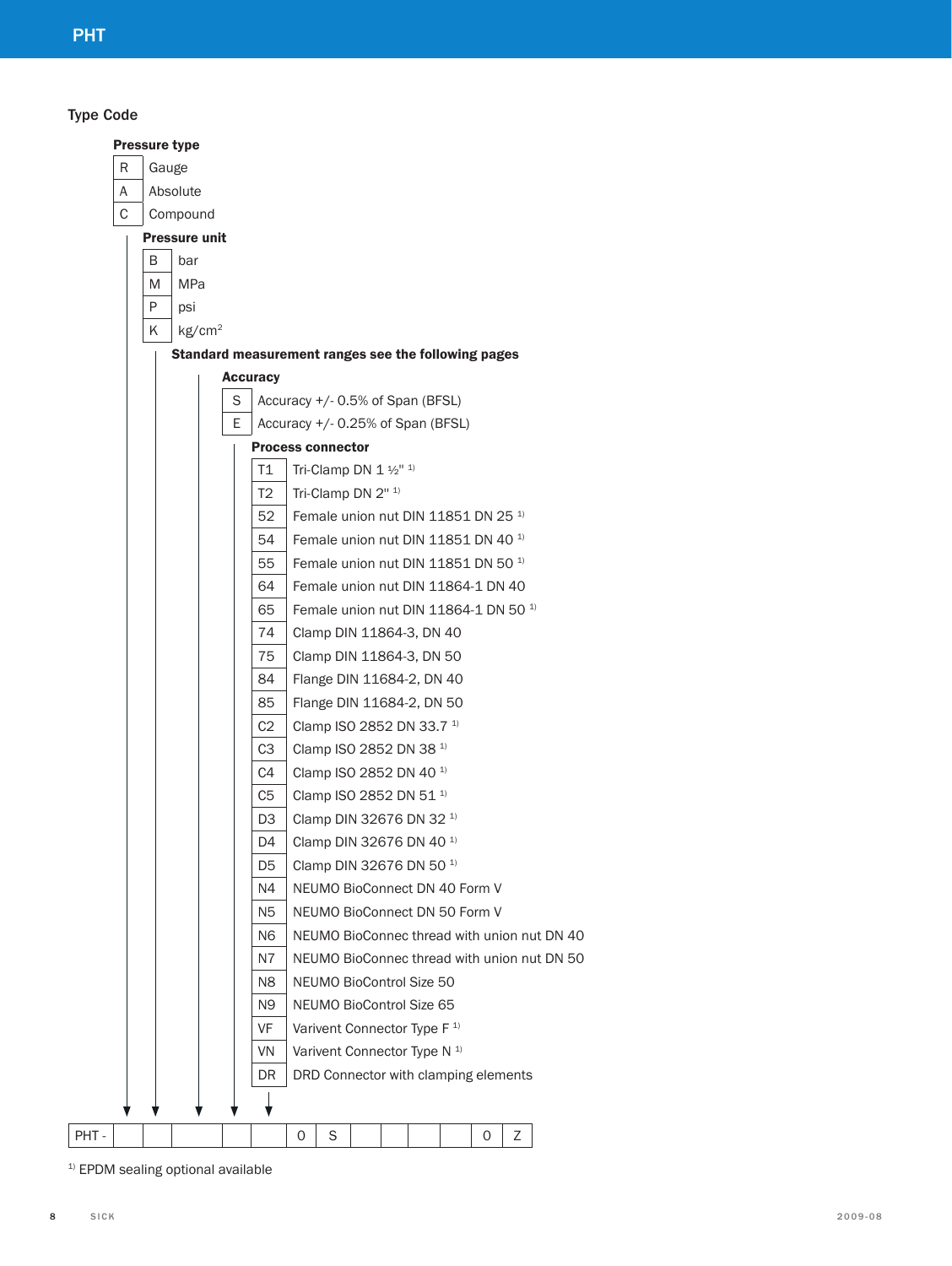### Type Code



2) Availability of sealing refer to footnote 1) on previous page.